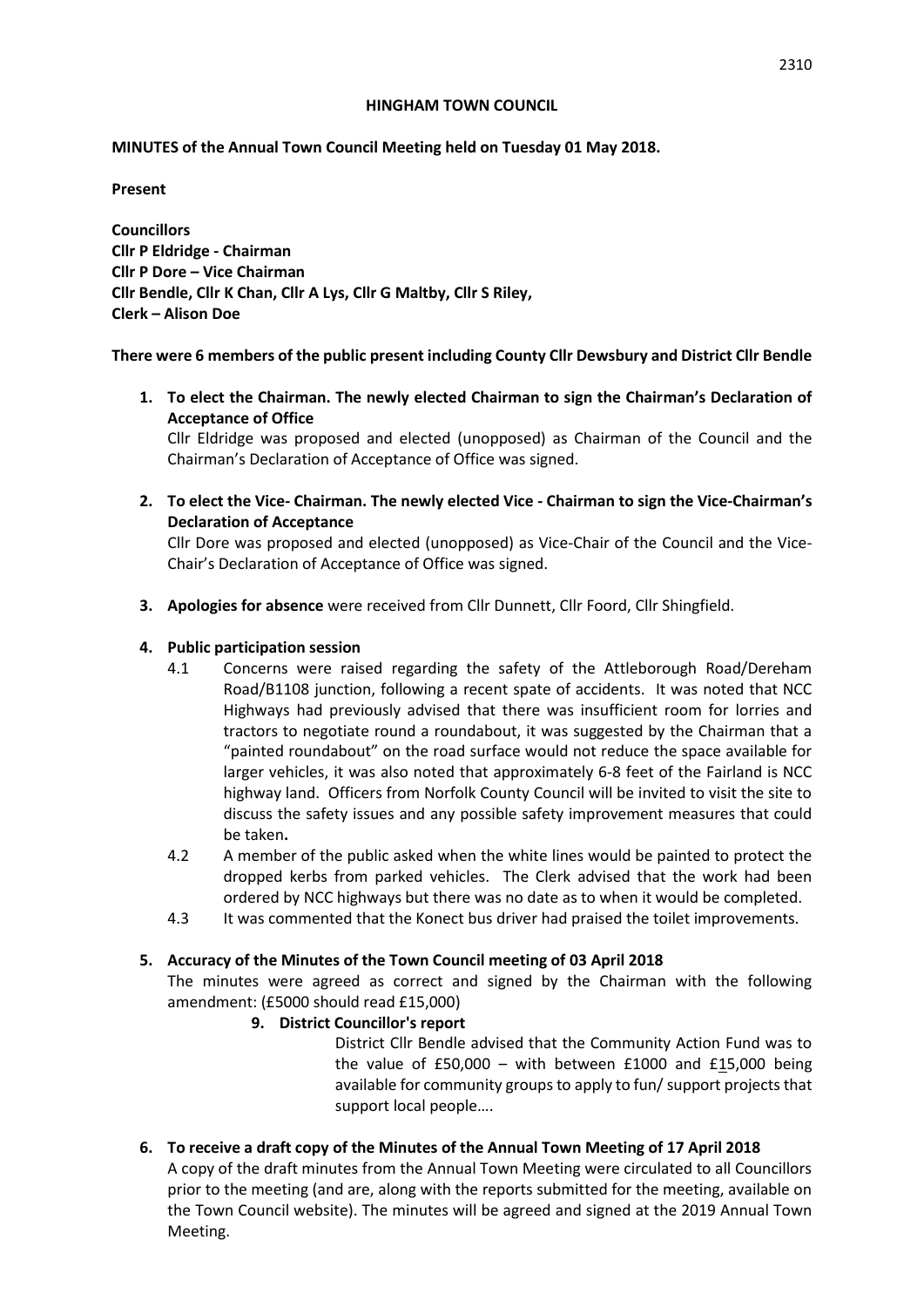**7. Declarations of interests with regard to items on the agenda and to consider requests for dispensations**

Cllr Eldridge declared an interest in agenda item 37.

- **8. Matters arising from the Minutes of 03 April 2018 (written report circulated prior to the meeting) See Appendix A**
- **9. Working party reports**

There were no working party reports.

### **10. Reports from representatives on external bodies**

The Hingham Playing Field Association reported that there had been a lot of "Facebook activity" regarding the parking issues during the Antiques Fair. Going forward, football matches should not happen on the same day of the fair therefore the numbers of cars should be reduced. The HPFA are looking into ways of increasing the carpark capacity at the sports centre.

### **11. General Correspondence (information/circulars etc.)**

- **11.1.1 Voluntary Norfolk - Norfolk Community Health and Care NHS Trust Volunteer roles**
- **11.1.2 Norfolk County Council - Temporary Road Closure on Church Road in the Parish of Hardingham due to overhead cable works by BT (STRO1570)**
- **11.1.3 Norfolk County Council - Temporary Road Closure on Hardingham Road in the Town of Hingham due to a new electrical connection (STRO1584)**
- **11.1.4 Norfolk ALC Newsletter - 4th April 2018 Norfolk ALC Newsletter - 13th April 2018 Norfolk ALC Newsletter - 19th April 2018 Norfolk ALC Newsletter - 19th April 2018 (additional) Norfolk ALC Newsletter - 26th April 2018 -** Norfolk ALC confirmed that the Government had agreed that Town and Parish Councils should not be required to appoint a Data Protection Officer under the new
- General Data Protection Regulations, an amendment to the regulations will be made. **11.1.5 Norfolk Police - Village Halls and Social Clubs Crime Trend** (poster to be forwarded for use at the Lincoln Hall and Sports Centre).
- **11.1.6 South Norfolk Council - Residents parking Schemes** South Norfolk Council are investigating the potential for introducing residential parking permits. The potential of this scheme was discussed in relation to the Fairland, and it was noted that if such a scheme was introduced it could prove detrimental to the businesses on the Fairland, as it would prohibit staff and visitors to those businesses from parking within the restricted areas. District Cllr Bendle explained that for the scheme to be affordable for residents it would need to be implemented where it would be to the benefit of a large number of residents, due to the cost of setting up such a scheme which is then reflected in the price of a residential parking permit. Such a scheme would prove expensive for residents of the Fairland due to the relatively low numbers of residents in that area.

The Council asked District Cllr Bendle if South Norfolk Council could provide a carpark. Cllr Bendle advised that this would be something that could be lobbied for and put forward for discussion when SNC undertake their next Local Plan.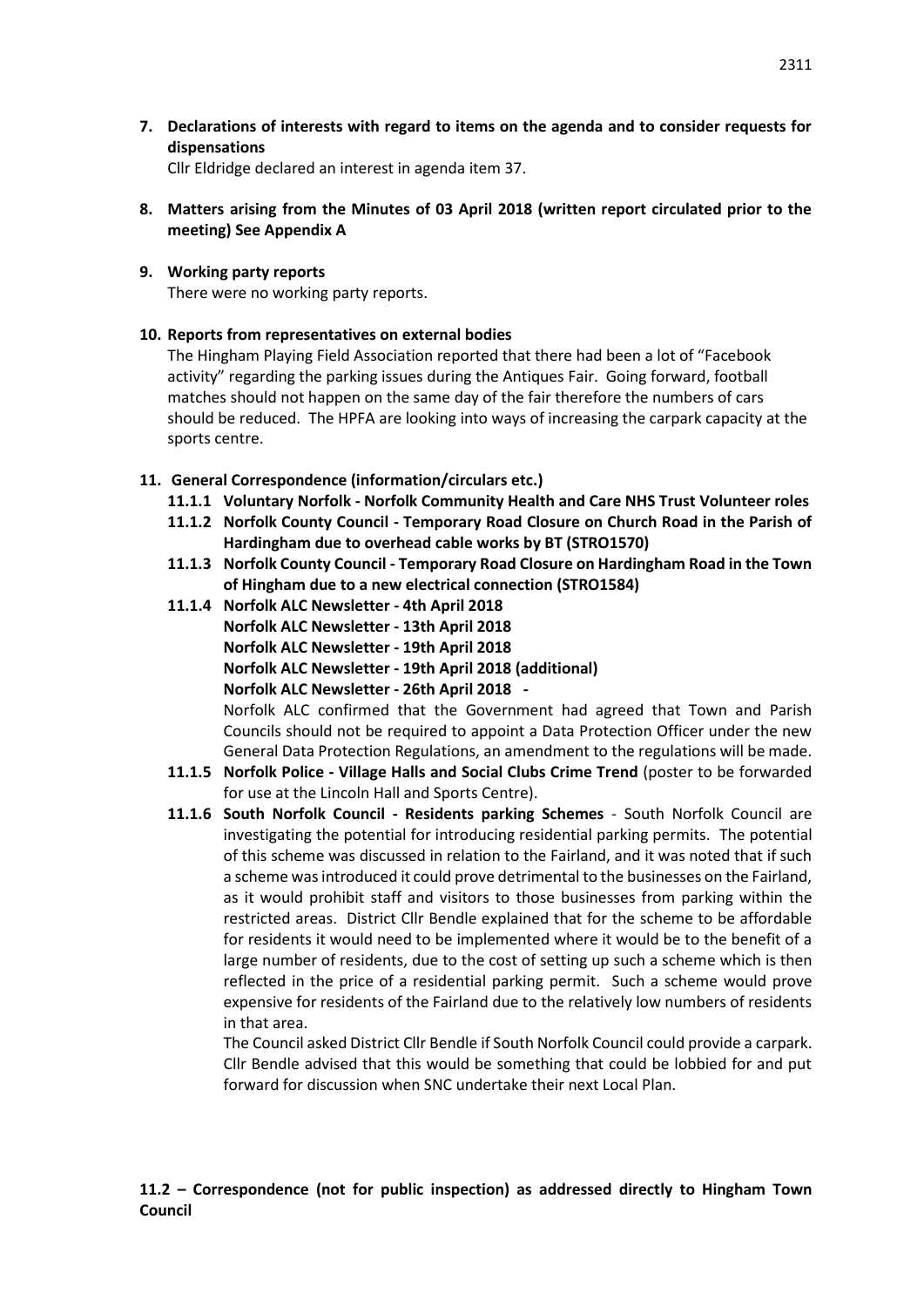#### **11.3 – To discuss any required responses/actions in relation to any item(s) of correspondence**

*11.2.1 Local Business – The new Market Place sign* – The Clerk explained the sign was originally intended to be of an alternative design and include a 20mph roundel, (being part of the scheme to try to reduce speeding through the town), unfortunately there was no suitable location to site such a sign so that it would work within the requirements of the regulations, therefore a sign to identify the Market Place was erected in its current location. It was agreed to ask Norfolk County Council to remove the sign and to decline the offer from the local business with regard to partial funding of an alternative sign.

### **12. District Councillor's report**

District Cllr Bendle reported that the Annual General Meeting was to take place on 14<sup>th</sup> May 2018 and that South Norfolk Council had increased the Council Tax precept. South Norfolk Council are working towards making services cost neutral wherever possible, with Wymondham Leisure Centre already making a profit after its recent refurbishment. SNC are also looking at going into partnership with Broadland Council.

South Norfolk Council have purchased a hare from the Norwich GoGo Hares trail. The hare will be placed in Wymondham and will be digitally interactive and be used for signposting local businesses/ accommodation/ places to visit etc. (businesses have to apply to be included), with its scope just reaching the Hingham area.

Cllr Bendle was asked about litter picking on the roadside verges, and advised that litter picking is done on the main roads, but it is difficult and dangerous, and the litter problem soon returns after an area has been done.

### **13. County Councillor's report**

County Cllr Dewsbury reported that the Annual General Meeting was taking place on 8<sup>th</sup> May 2018.

# **14. Planning Decisions**

- 14.1 2018/0531 Proposed single storey rear extensions 7 The Fields Hingham Norfolk NR9 4JG - Approval with Conditions
- 14.2 2018/0339 Proposed garden room extension to rear Millside Mill Corner Hingham Norfolk NR9 4L - Approval with Conditions
- 14.3 2018/0271 Replacement of three sash windows to front elevation 13 The Fairland Hingham NR9 4HN - Approval with Conditions

### **15. Planning Applications (as notified by SNC for consultation)**

- **15.1 2018/0780 - Location: 23 Greenacre Road Hingham NR9 4HG Proposal: Front porch -** The Council agreed to recommend approval
- **15.2 2018/0867 - Location: The Coach House, The Fairland Hingham NR9 4HW Proposal: Removal of existing shed/garage and construction of cart lodge** The Council agreed to recommend approval
- **15.3 2018/0899 Location: Manson Lodge, Norwich Street Hingham Norfolk NR9 4LJ Proposal: Side and rear extension with house remodel plus detached double garage -** The Council agreed to recommend approval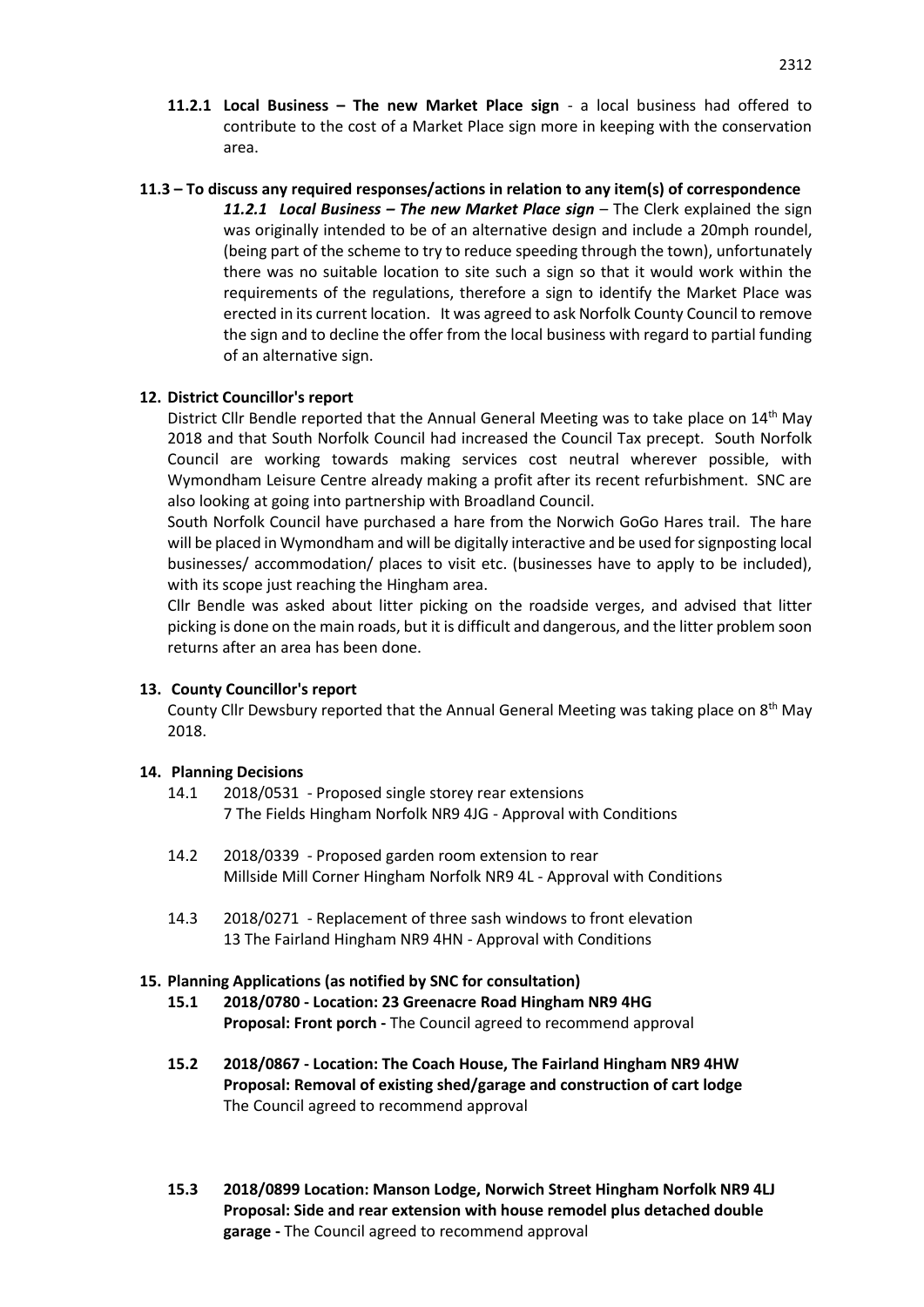### *(other applications where the Town Council is not a consultee)… None*

**16. To consider annual membership renewal of the Norfolk Association of Local Councils** The Clerk advised she had received helpful advice when using the service and that the Town Council's website is provided by way of membership to Norfolk ALC. The membership fee now includes £30 for the website charge. It was proposed and agreed to renew the membership to Norfolk ALC.

# **17. To review the Hingham Town Council Code of Conduct/Proposal to adopt the NALC model Code of Conduct**

A copy of the existing Code of Conduct and the NALC model Code of Conduct was forwarded to all Cllrs prior to the meeting. It was agreed to adopt the NALC Code of Conduct as it is clearer with regard to the issue of Declaration of Interests.

### **18. To consider/agree amendments to the Risk Assessment/Policy Documents**

A copy of the existing Risk Assessment/Policy Documents were forwarded to all Cllrs prior to the meeting. It was agreed to amend the Risk Assessment to reflect the review of cemetery fees in 2017/18.

**19. To review Standing Orders – with reference to the (changes introduced in the) Model Standing Orders published by NALC (2018)**

Cllr Dore had produced a document showing the suggested changes to the existing Standing Orders (as effected by the NALC model Standing Orders), the document was circulated to all Cllrs prior to the meeting. The changes were agreed. It was agreed to replace reference to the Data Protection Act 1998 with relevant references to the new Data Protection legislation when it is introduced. It was also agreed to amend standing order 5L, to remove the direction for the non-mandatory review of Council Policy Documents to have to take place at the Annual Town Council meeting in May (this will enable flexibility for reviewing the policies in particular during an election year when new Cllrs may have been elected, to prevent an "information overload" at their first meeting).

### **20. To review Standing Orders for Working Parties**

A copy of the Standing Orders for Working Parties was forwarded to all Cllrs prior to the meeting. It was agreed that no changes are necessary.

### **21. Review of representation on external bodies and arrangements for reporting back**

No Changes were made to the Council representatives on external bodies and remain as: Citizens Advice – Cllr Eldridge, Lincoln Social Centre – Cllr Shingfield, Hingham Non Ecclesiastical Charity – Cllr Dunnet, Education Trust – Cllr Eldridge, Hingham Playing Feld Association – Cllr Eldridge.

As "to receive reports from representatives on external bodies" is now an item included on the agenda, no changes were made to the arrangements for reporting back to the Council.

**22. Review existing Working Parties and the Finance Committee and membership to them** No changes were made to the existing Cllr membership to the working parties or Finance Committee – and therefore remains as: Finance Committee – Cllr Dore, Cllr Eldridge, Cllr Chan, Cllr Riley, Cllr Bendle. Churchyard and Cemetery Working Party – Cllr Dore, Cllr Eldridge, Cllr Maltby, Cllr Chan. Events Working Party – Cllr Dore, Cllr Eldridge.

# **23. Review of the council's complaints procedure**

A copy of the Complaints Procedure was forwarded to all Cllrs prior to the meeting, it was agreed no changes were required.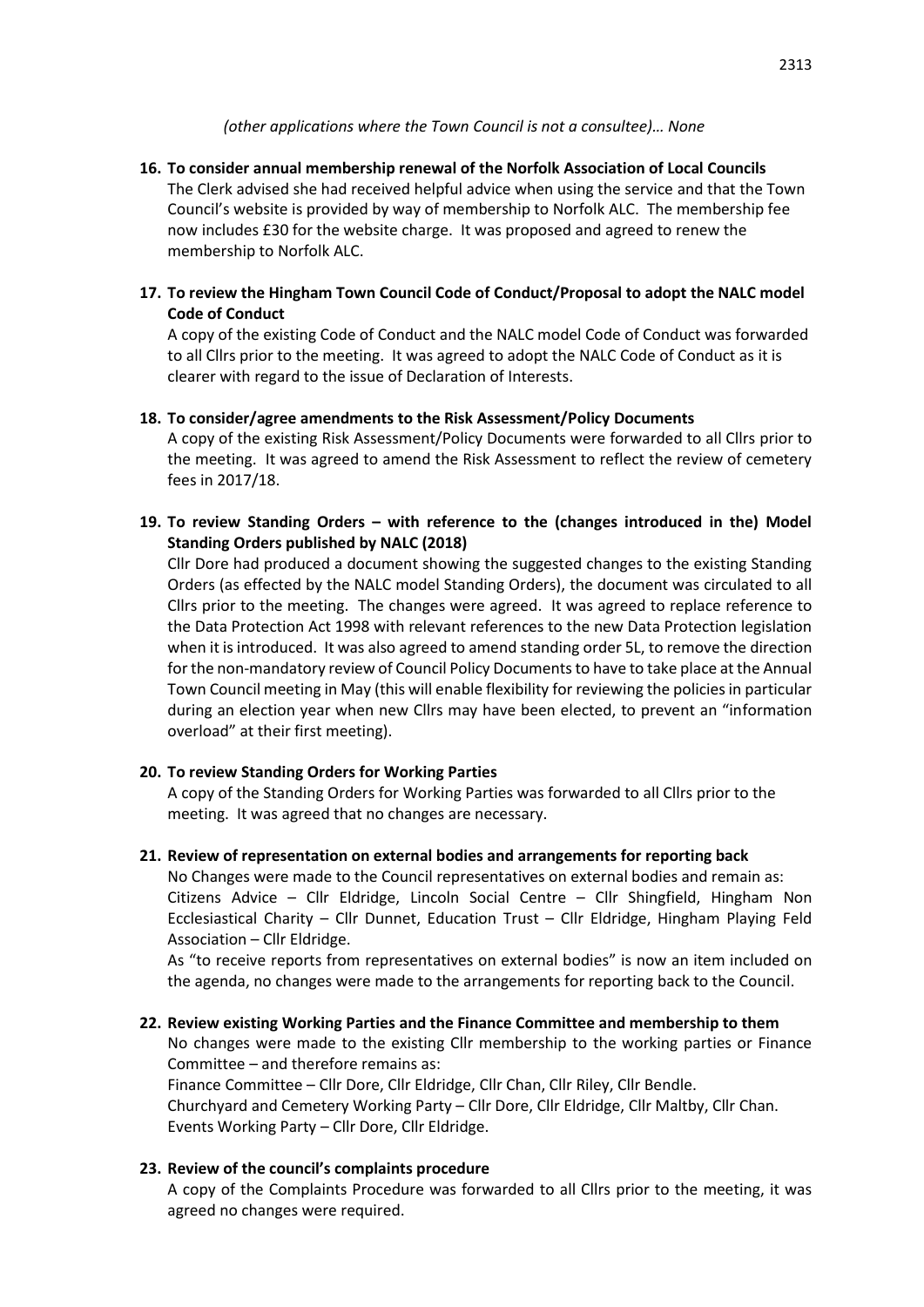**24. Review of the council's procedures for handling requests made under the Freedom of Information Act 2000 and the Data Protection Act 1998**

A copy of the council's procedures for handling requests made under the Freedom of Information Act 2000 and the Data Protection Act 1998 was forwarded to all Cllrs prior to the meeting. It was agreed to defer the review of these documents until after the new Data Protection legislation had come into force.

#### **25. Proposal for the Clerk to undertake the Data Audit as required by the GDPR**

It was agreed that the Data Audit should be undertaken by the Clerk, the results of which will be fed back at a future meeting.

### **26. 26.1/26.2 to be discussed in tandem:**

- **26.1 To discuss/agree the details of the transfer documents for the public (from South Norfolk Council to Hingham Town Council)**
- **26.2 To consider appointing a Solicitor to undertake work on behalf of the Town Council – with regard to the transfer of the public toilets**

It was proposed and agreed to instruct a solicitor to act on the Town Council's behalf.

# **27. To note the time and place of meetings of the Council up to and including the next annual meeting of the council (to include the date of the next Annual Town Meeting)**

The following was agreed:

HINGHAM TOWN COUNCIL MEETINGS 2018/19 TO BE HELD IN THE LINCOLN HALL (SUBJECT TO AVAILABILITY) - AT 7.30PM DATES FOR SCHEDULED MEETINGS (1ST TUESDAY OF THE MONTH) **05 JUNE 2018, 03 JULY 2018**, AUGUST – NO SCHEDULED MEETING, **04 SEPTEMBER 2018 02 OCTOBER 2018, 06 NOVEMBER 2018, 04 DECEMBER 2018** JANUARY 2019 – (the first Tuesday of the month is 01 JANUARY 2019) – the Council agreed to

hold this meeting on **WEDNESDAY 02 JANUARY 2019** in the Lincoln Hall if available (or the Methodist Hall)

**05 FEBRUARY 2019, 05 MARCH 2019, 02 APRIL 2019** (LAST scheduled meeting for this council, as Elections are due to take place on 02 May 2019)

**07 MAY 2019** - ANNUAL TOWN COUNCIL MEETING - (being the first meeting of the new Council)

ANNUAL TOWN MEETING **16 APRIL 2019**

### **28. To Propose items for the next Agenda**

No items were proposed for the next agenda

### **FINANCE**

### **29. To review the Financial Regulations**

The regulations need to be cross referenced to the changes to the Standing Orders, with reference to financial matters, any changes to be bought back to a future Town Council meeting.

### **30. To agree and sign off the Year End Accounts**

A copy of the Year End Accounts Summary was forwarded to all Cllrs prior to the meeting. The Account Summary, Cash Book, Bank Reconciliation and VAT paid information was available at the meeting. The Accounts were agreed and signed by the Chairman.

# **31. To receive South Norfolk Council notification of payment of the grant and precept**

The Clerk confirmed she had received the remittance advice from South Norfolk Council for payment of half of the precept (£30,500) and the Government Grant (£1008).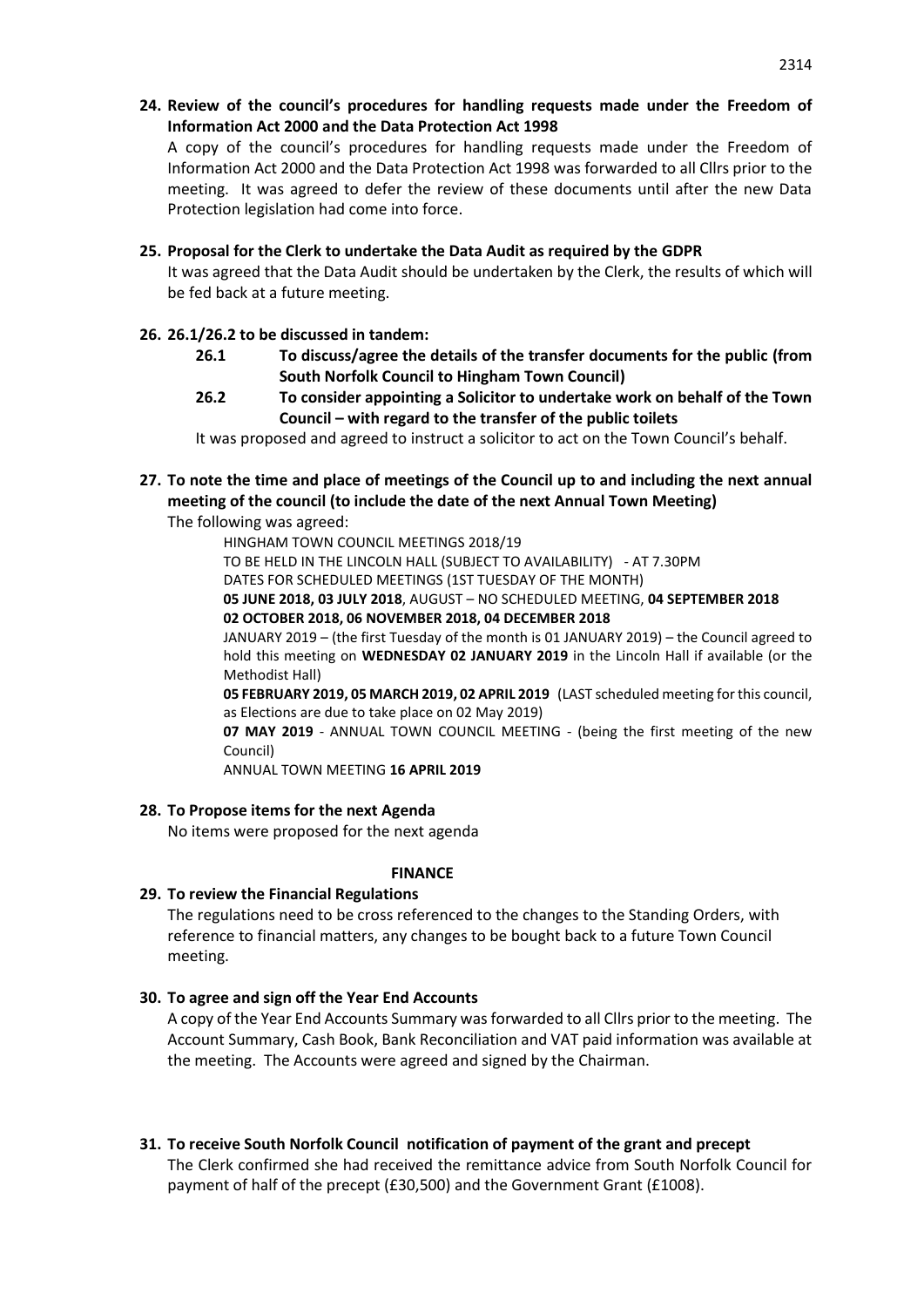- 2315
- **32. To Receive South Norfolk Council notification of the Community Infrastructure Levy (CIL) Payment to Hingham Parish (£5908.78 28 April 2018)**

The Clerk confirmed she had received the remittance advice from South Norfolk Council for payment of the Community Infrastructure Levy (CIL) payment (£5908.78, 28 April 2018) and that payment was resulting from the specialist accommodation development on Hardingham Road.

- **33. To receive notification of the section 137(4)(a) of the Local Government Act 1972 ("the 1972 Act") for 2018-2019 ( £7.86 per Local Government Elector)**  Noted.
- **34. To receive a copy of the new official LGA pay scales from April 2018 (2018-2020 pay award)** A copy of the new official LGA pay scales from April 2018 (2018-2020 pay award) was forwarded to all Cllrs prior to the meeting.

### **35. Accounts for Payment**

The Clerk explained a typing error on the agenda, and that an invoice had been received from

| First Copy – the Accounts for Payment (as below) were agreed and the cheques signed. |              |                                                                                                                                                                                       |                                                                                                          |                                                                                                                      |
|--------------------------------------------------------------------------------------|--------------|---------------------------------------------------------------------------------------------------------------------------------------------------------------------------------------|----------------------------------------------------------------------------------------------------------|----------------------------------------------------------------------------------------------------------------------|
|                                                                                      |              |                                                                                                                                                                                       |                                                                                                          |                                                                                                                      |
|                                                                                      |              |                                                                                                                                                                                       |                                                                                                          |                                                                                                                      |
| <b>TOTAL</b>                                                                         | <b>PAYEE</b> | <b>DETAILS</b>                                                                                                                                                                        | <b>VAT</b>                                                                                               |                                                                                                                      |
|                                                                                      |              | WAGES                                                                                                                                                                                 |                                                                                                          |                                                                                                                      |
|                                                                                      |              | WAGES                                                                                                                                                                                 |                                                                                                          |                                                                                                                      |
|                                                                                      |              | <b>STREET LIGHT ENERGY</b>                                                                                                                                                            | £                                                                                                        | 104.30                                                                                                               |
|                                                                                      |              |                                                                                                                                                                                       | £                                                                                                        | 49.03                                                                                                                |
|                                                                                      |              | ANNUAL MEMBERSHIP AND WEBSITE                                                                                                                                                         |                                                                                                          |                                                                                                                      |
|                                                                                      |              | TOILET CLEANING COVER                                                                                                                                                                 |                                                                                                          |                                                                                                                      |
|                                                                                      |              | <b>CHAIRMANS ALLOWANCE</b>                                                                                                                                                            |                                                                                                          |                                                                                                                      |
|                                                                                      |              | ALLOWANCE - HEATING/ELECTRICITY ETC)                                                                                                                                                  |                                                                                                          |                                                                                                                      |
|                                                                                      |              | <b>METERED PRINTING</b>                                                                                                                                                               | £                                                                                                        | 7.22                                                                                                                 |
|                                                                                      |              |                                                                                                                                                                                       |                                                                                                          |                                                                                                                      |
|                                                                                      |              |                                                                                                                                                                                       |                                                                                                          |                                                                                                                      |
|                                                                                      |              |                                                                                                                                                                                       |                                                                                                          | 160.55                                                                                                               |
|                                                                                      |              | $£734.49$ D RAMM<br>£829.72 A DOE<br>£625.81 EON<br>£430.31 NORFOLK ALC<br>£54.81 J SQUIRES<br>£369.00 P ELDRIDGE<br>$£216.00$ $A$ DOE<br>£43.33 FIRST COPY<br><b>£3,597.66 TOTAL</b> | <b>ACCOUNTS FOR PAYMENT 01 MAY 2018</b><br><b>£294.19 K AND M LIGHTING SERVICES MAINTENANCE CONTRACT</b> | The Cience Aplanted a typing cribit on the agenda, and that an invoice nad been received from<br><b>TOTAL VATI £</b> |

# **36. 'Exclusion of the Press and Public under the Public Bodies (Admission to Meetings) Act 1960 to discuss the following matters:'**

It was agreed to ask the public to leave as personal reference may be required to discuss agenda items 37 and 38. The Public were asked to leave the meeting.

### **37. To Consider and agree the Chairman's Allowance**

Cllr Eldridge left the room. The Clerk confirmed that she had not received any further notification from South Norfolk regarding Chairman's Allowance figure. It was proposed and agreed to the payment of the allowance of £369.00

### **38. To Consider and Agree The Clerk's Allowance**

It was proposed and agreed to pay the Clerk's annual allowance in line with amounts permitted by HMRC - amount to be paid - £216.00.

The meeting ended at 9.05pm

**Signed………………………………………..Chairman 05 June 2018**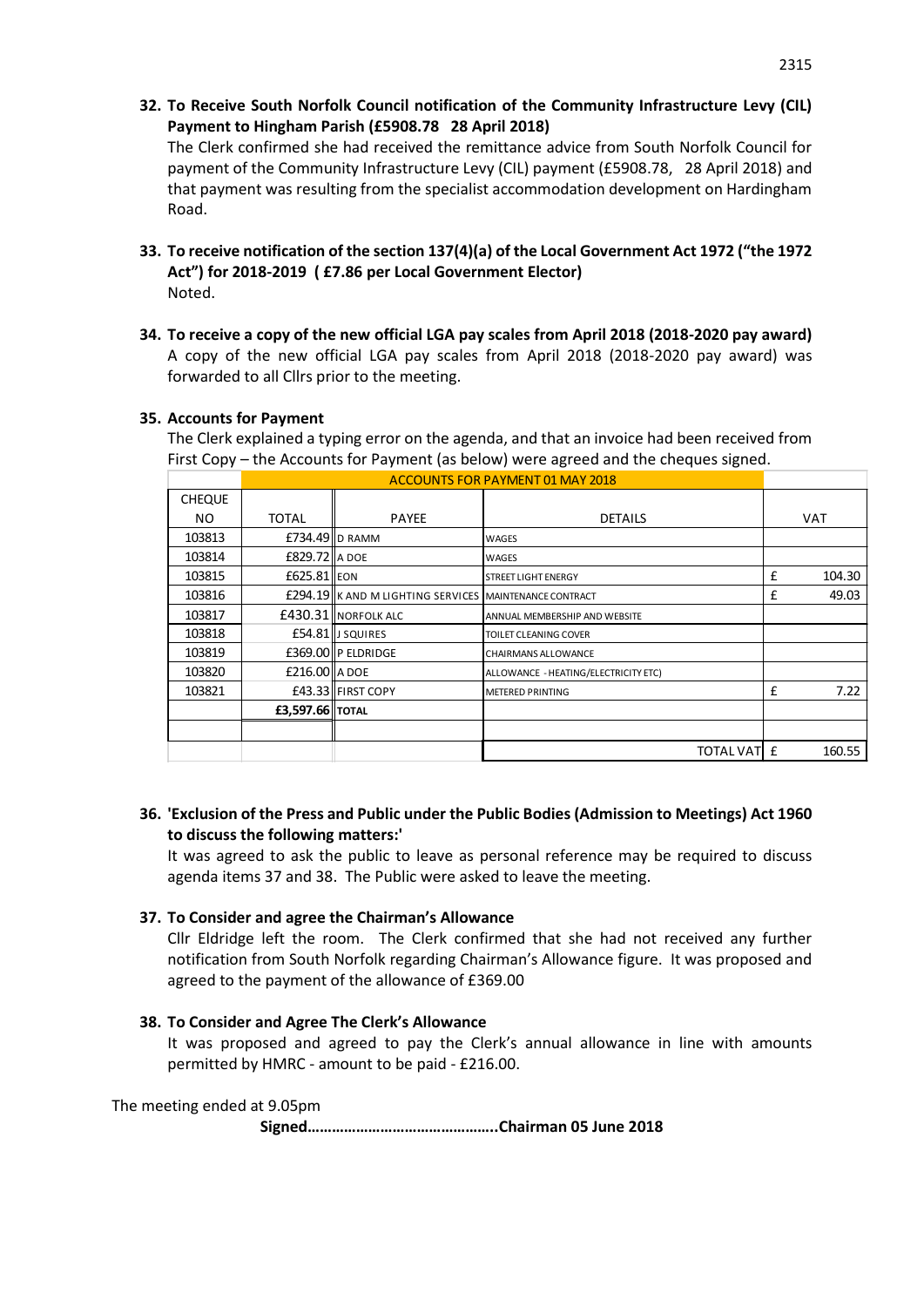| <b>MIN</b>          | <b>Update</b>                                                                                                                                                                                                                                                                                                                                                                                                                 |
|---------------------|-------------------------------------------------------------------------------------------------------------------------------------------------------------------------------------------------------------------------------------------------------------------------------------------------------------------------------------------------------------------------------------------------------------------------------|
|                     | Matters Arising From the minutes of the meeting on 03 April 2018                                                                                                                                                                                                                                                                                                                                                              |
| 3.2                 | - Request to move the bin on the south Market Place green closer to the new path - the bin is attached to<br>a concrete plinth - the feasibility of moving it is to be investigated                                                                                                                                                                                                                                           |
| 8.3/<br>$(8.1.6) -$ | Dog waste bins to be checked for volumes of waste prior to emptying - to see if it is feasible to take up the<br>discount scheme offered by South Norfolk Council for a once weekly emptying rather than twice a week                                                                                                                                                                                                         |
| 18                  | The Annual Town Meeting took place on 17th April and was well supported (52 members of the<br>public attended)                                                                                                                                                                                                                                                                                                                |
|                     | <b>Other Updates</b>                                                                                                                                                                                                                                                                                                                                                                                                          |
|                     | Safety concerns regarding the Bus stop (and overtaking traffic) on Norwich Road by the pedestrian Island<br>- the request to Norfolk County Council to look into the safety concerns raised and to consider moving the<br>bus stop has been chased, as yet there has been no response from the relevant officer.                                                                                                              |
|                     | Replacement Trees on the Fairland - a letter has been sent to SNC requesting that the Council be<br>permitted to plant smaller trees than stipulated on the planning decision notices - the letter quoted<br>previous advise given by SNC (dated) 1979 to plant replacement trees in readiness for the felling of the<br>mature oaks, and that so far 3 trees have already been planted. No response from SNC                 |
|                     | Ravencroft have been asked to carry out the tree survey in 2018                                                                                                                                                                                                                                                                                                                                                               |
|                     | Maintenance of the Lincoln Hall driveway - a plan of the area to be resurfaced needs to be drawn up and<br>photographs taken for quotations to be obtained -<br>In the meantime $-$<br>The Clerk has ordered 3 tonnes of crushed asphalt to fill holes on the driveway to the Lincoln Hall/Library,                                                                                                                           |
|                     | a resident had fallen due to a pot hole. This is an interim measure until a longer term solution is<br>undertaken - the Potholes were filled on 07 March, some crushed asphalt is left to re fill holes                                                                                                                                                                                                                       |
|                     | Lincoln Hall request to re-site the car park sign - the sign has been placed in the rose garden                                                                                                                                                                                                                                                                                                                               |
|                     | The 4 bicycle racks have been received                                                                                                                                                                                                                                                                                                                                                                                        |
|                     | Talley Alley street light – investigations regarding the supply to the light are ongoing – the householder (8<br>Market Place) does not know the location of the supply box or why the light no longer works.                                                                                                                                                                                                                 |
|                     | Extension to 20mph speed limit - The Fairland - The new signage is now in place                                                                                                                                                                                                                                                                                                                                               |
|                     | The clerk has contacted the relevant officer at SNC regarding setting up an Emergency Plan/Group for<br>Hingham, The Officer would be happy to come to a Town Council Meeting to give some further advice.<br>The Officer was invited to attend the Annual Town Meeting on $17th$ April, but is not able to – further dates<br>have been suggested                                                                            |
|                     | Churchyard/Cemetery - Awaiting contact from the builder with regard to undertaking the repairs to the<br>churchyard wall following the damage from the car.<br>The following permissions remain outstanding from the Archdeacon Straightening of the<br>leaning memorial stone -<br>Fixing of the curved wall by the Attleborough Road entrance - (this will be investigated after the<br>heating works have been undertaken) |